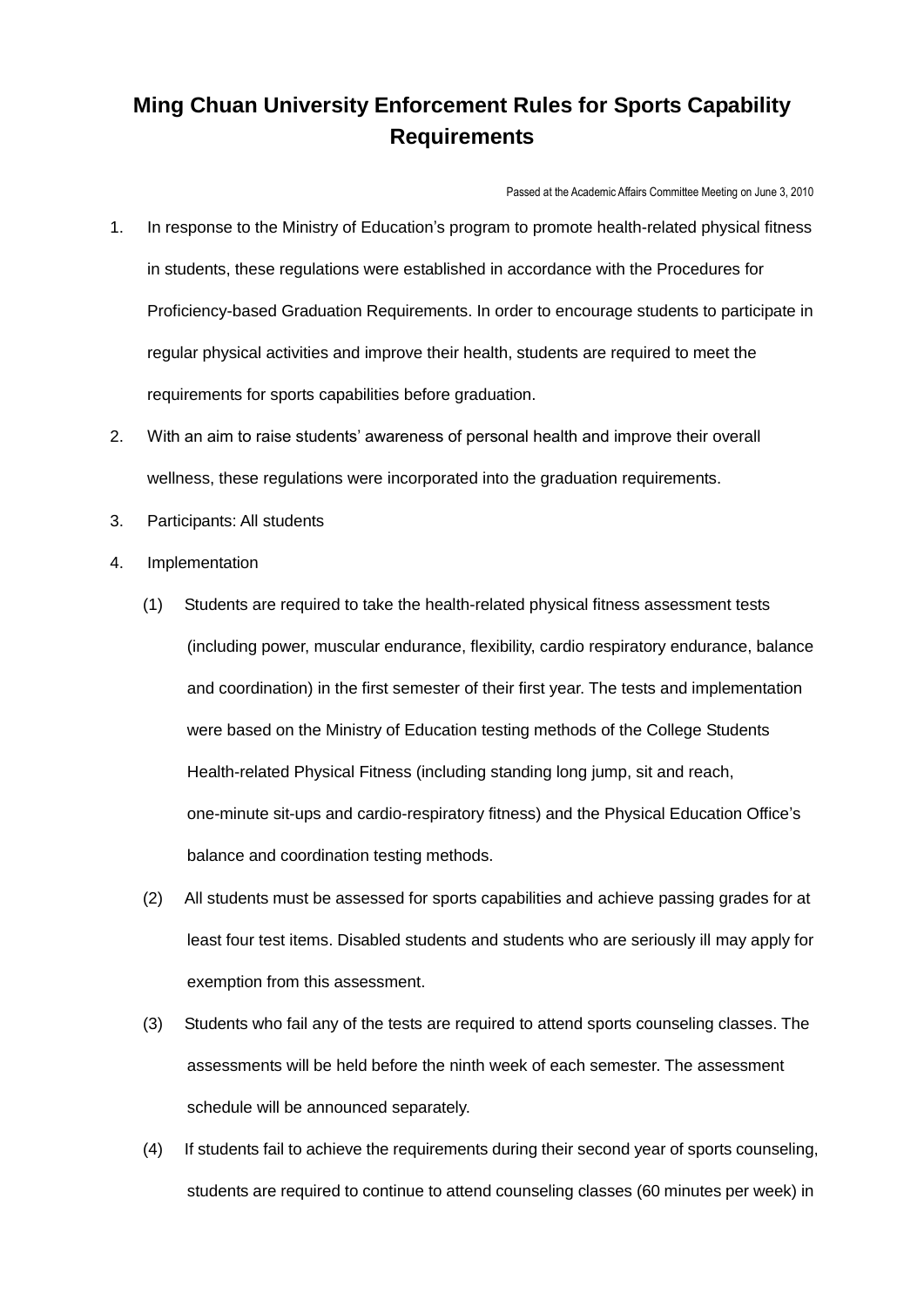the first semester of their third year. Those who fail in the first semester are required to continue the class in the second semester. They must meet the sports capabilities requirements or attend 70 percent of the total class hours for graduation eligibility.

- (5) If students fail to attend 70 percent of the total class hours during their third year of sports counseling, students are required to pay for the sports counseling classes (60 minutes per week) in the first semester of their fourth year. They must meet the sports capabilities requirements for graduation eligibility.
- 5. Minimum requirements
	- (1) The minimum passing score will be established based on the average score for 80 percent of students.
	- (2) The sports capabilities assessments on students' cardio respiratory endurance, muscular endurance, flexibility and power will be implemented in accordance with the scale format announced by the Ministry of Education.
	- (3) Tests on students' balance and coordination will be implemented according to the scale format of the university curriculum's rating scale. Above-mentioned requirements were established by the Curriculum Committee and the external advisors.
- 6. Special Cases: student athletes, disabled students, students with a specific disability and transfer students
	- (1) Student athletes: Student athletes in their third year can be exempted from the assessment. However, students who withdrew from a sports team prior to their third year are required to take the assessments and meet the requirements.
	- (2) Disabled Students: Disabled students should submit medical proof or a moderate/severe mental/physical disability handbook to the Physical Education Office for review. After being approved by the Campus Health Services Section and the president, disabled students can be exempted from these assessments.
	- (3) Students with a specific disability: To be exempted from specific assessments, seriously